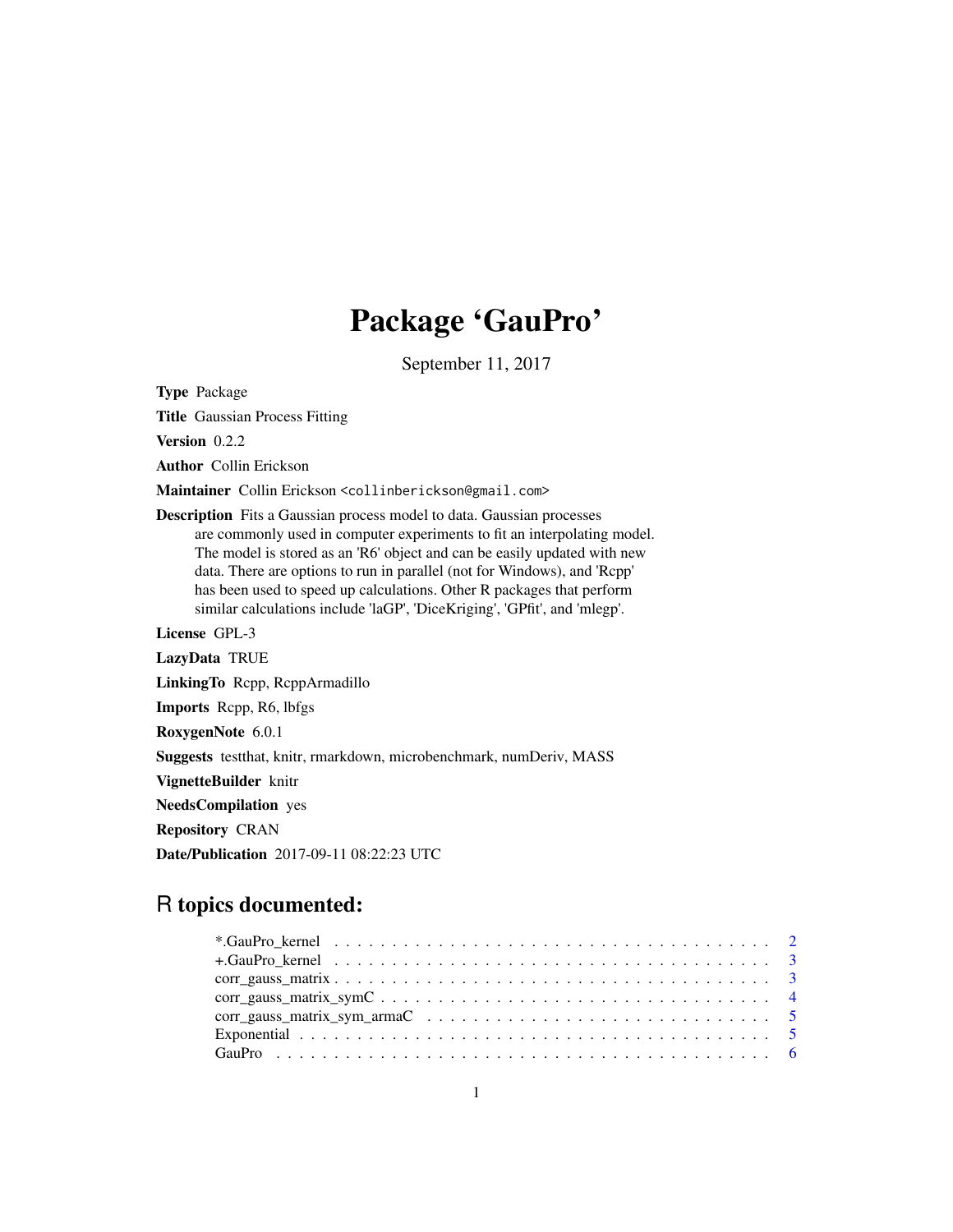<span id="page-1-0"></span>

| Index | 21  |
|-------|-----|
|       |     |
|       |     |
|       |     |
|       |     |
|       |     |
|       |     |
|       |     |
|       |     |
|       |     |
|       |     |
|       |     |
|       |     |
|       |     |
|       |     |
|       |     |
|       |     |
|       |     |
|       | - 9 |
|       |     |
|       | -8  |
|       |     |
|       |     |

\*.GauPro\_kernel *Kernel product*

# Description

Kernel product

# Usage

## S3 method for class 'GauPro\_kernel' k1 \* k2

# Arguments

| k1 | First kernel  |
|----|---------------|
| k2 | Second kernel |

# Value

Kernel which is product of two kernels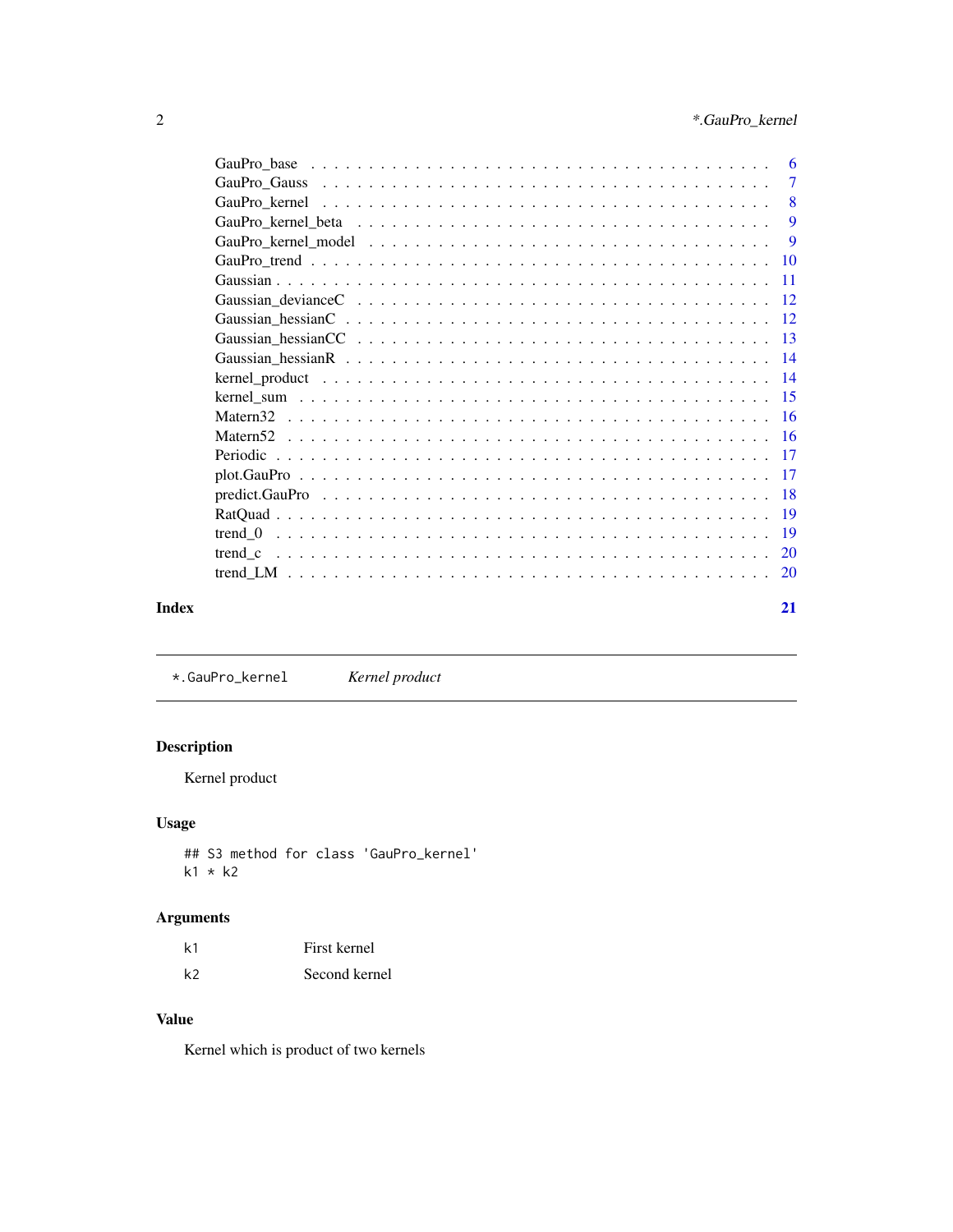# <span id="page-2-0"></span>+.GauPro\_kernel 3

# Examples

```
k1 <- Exponential$new(beta=1)
k2 <- Matern32$new(beta=0)
k <- k1 * k2k$k(matrix(c(2,1), ncol=1))
```
+.GauPro\_kernel *Kernel sum*

#### Description

Kernel sum

# Usage

## S3 method for class 'GauPro\_kernel'  $k1 + k2$ 

# Arguments

| k1             | First kernel  |
|----------------|---------------|
| k <sub>2</sub> | Second kernel |

#### Value

Kernel which is sum of two kernels

# Examples

```
k1 <- Exponential$new(beta=1)
k2 <- Matern32$new(beta=0)
k < - k1 + k2k$k(matrix(c(2,1), ncol=1))
```
corr\_gauss\_matrix *Gaussian correlation*

# Description

Gaussian correlation

# Usage

 $corr_{gauss\_matrix(x, x2 = NULL, theta)}$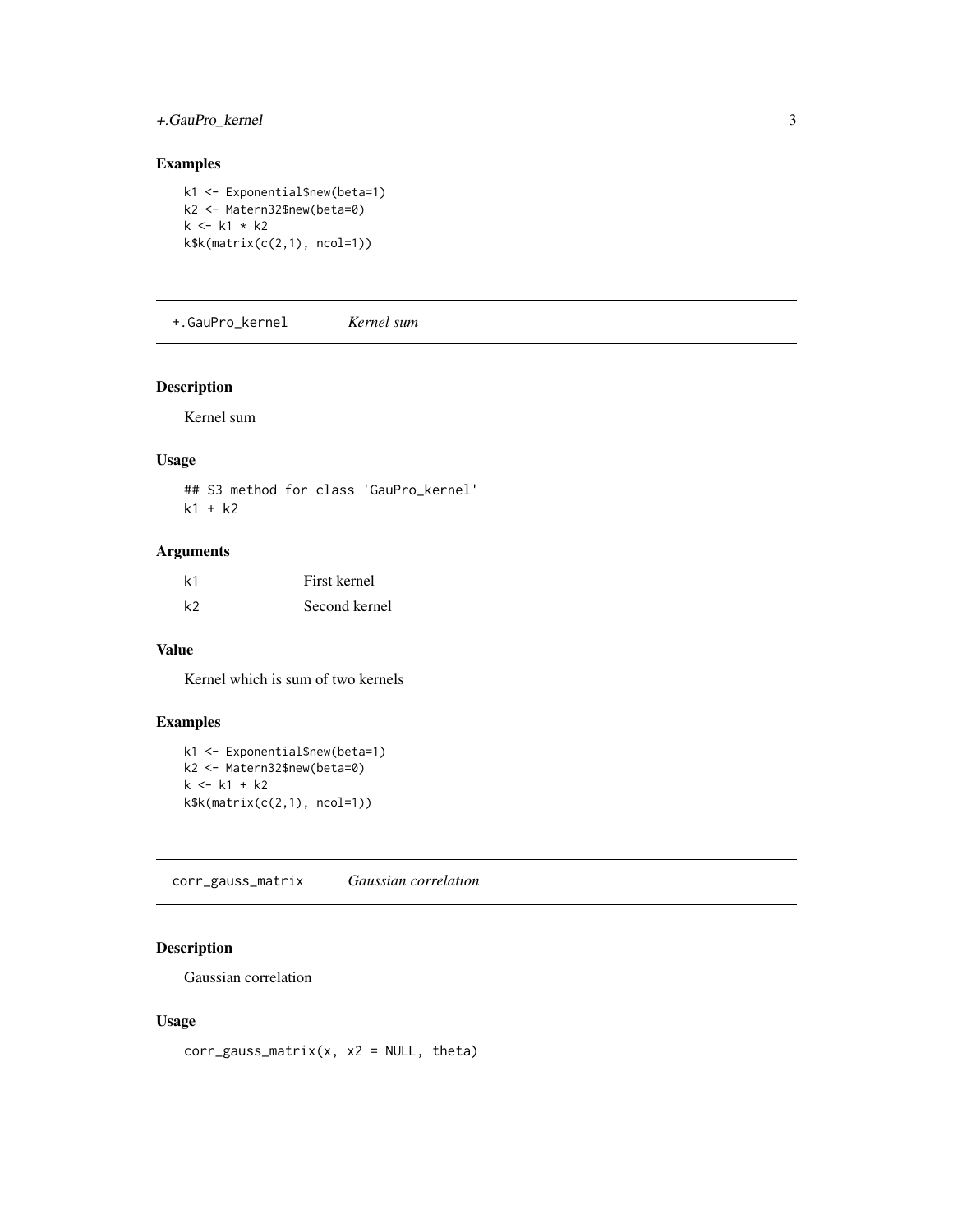# <span id="page-3-0"></span>Arguments

| x              | First data matrix     |
|----------------|-----------------------|
| x <sub>2</sub> | Second data matrix    |
| theta          | Correlation parameter |

# Value

Correlation matrix

# Examples

```
corr_gauss_matrix(matrix(1:10,ncol=1), matrix(6:15,ncol=1), 1e-2/(1:10))
```
corr\_gauss\_matrix\_symC

*Correlation Gaussian matrix in C (symmetric)*

# Description

Correlation Gaussian matrix in C (symmetric)

# Usage

corr\_gauss\_matrix\_symC(x, theta)

# Arguments

| $\boldsymbol{\mathsf{x}}$ | Matrix x     |
|---------------------------|--------------|
| theta                     | Theta vector |

# Value

Correlation matrix

# Examples

```
corr_gauss_matrix_symC(matrix(c(1,0,0,1),2,2),c(1,1))
```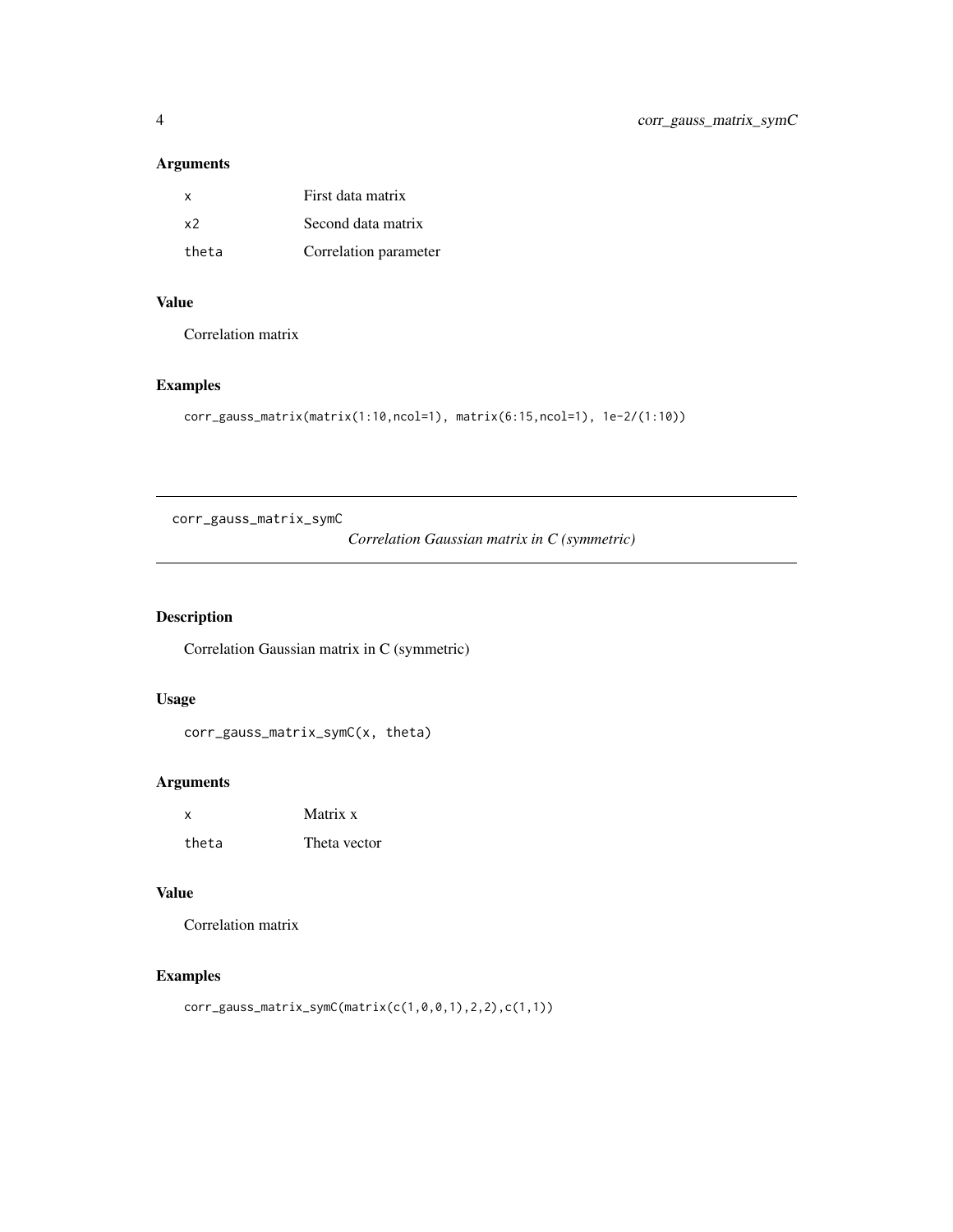<span id="page-4-0"></span>corr\_gauss\_matrix\_sym\_armaC

*Correlation Gaussian matrix in C using Armadillo (symmetric)*

# Description

Correlation Gaussian matrix in C using Armadillo (symmetric)

# Usage

```
corr_gauss_matrix_sym_armaC(x, theta)
```
#### Arguments

| x     | Matrix x     |
|-------|--------------|
| theta | Theta vector |

#### Value

Correlation matrix

#### Examples

corr\_gauss\_matrix\_sym\_armaC(matrix(c(1,0,0,1),2,2),c(1,1))

Exponential *Exponential Kernel R6 class*

# Description

Exponential Kernel R6 class

#### Usage

Exponential

# Format

[R6Class](#page-0-0) object.

# Value

Object of [R6Class](#page-0-0) with methods for fitting GP model.

#### Examples

k1 <- Exponential\$new(beta=0)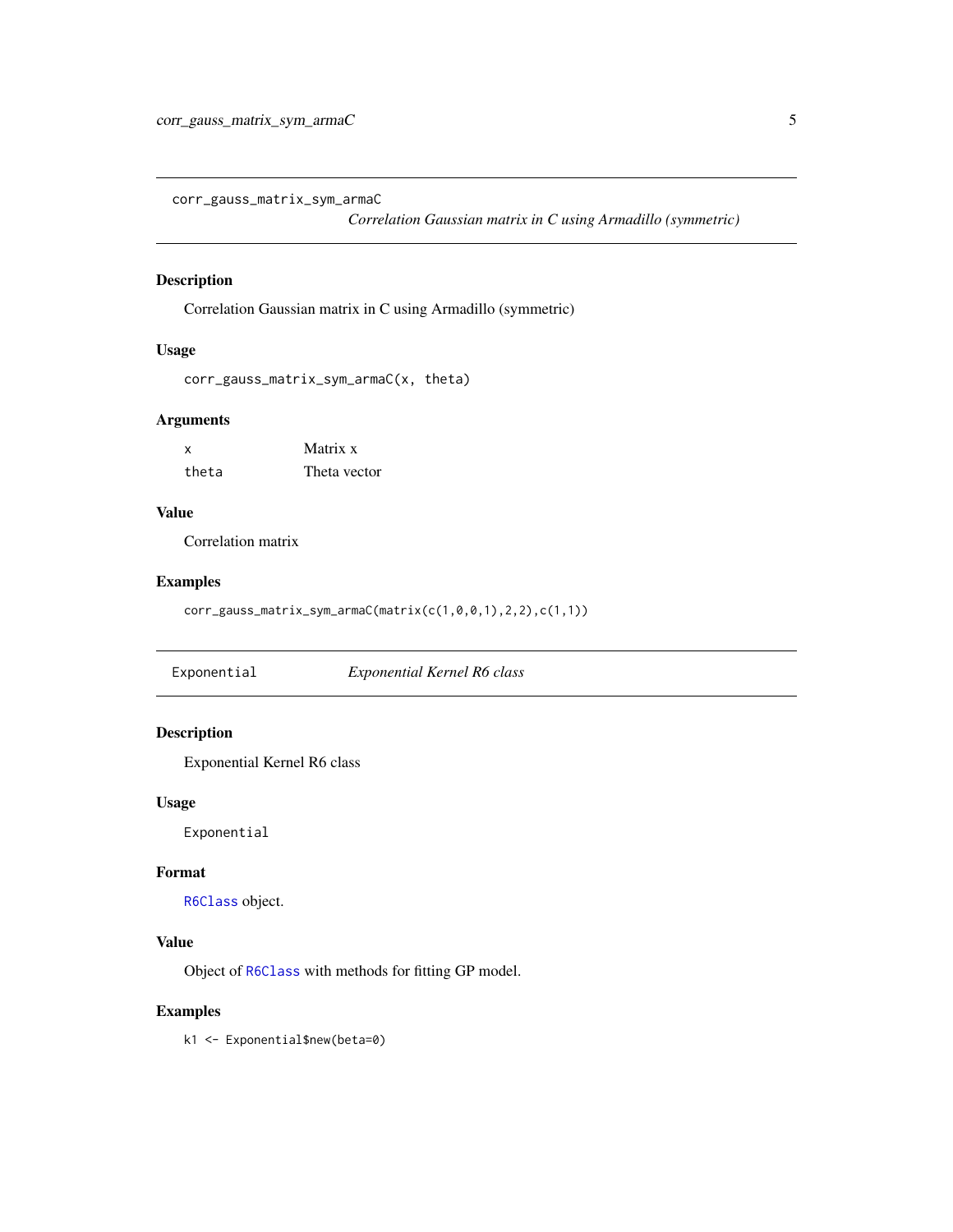<span id="page-5-0"></span>

GauPro\_selector

# Usage

 $GauPro(..., type = "Gauss")$ 

# Arguments

| $\cdots$ | Pass on                                                        |
|----------|----------------------------------------------------------------|
| type     | Type of Gaussian process, or the kind of correlation function. |

#### Value

A GauPro object

# Examples

```
n < -12x \le - matrix(seq(0,1,length.out = n), ncol=1)
#y <- sin(2*pi*x) + rnorm(n,0,1e-1)
y \leftarrow (2*x) %1gp <- GauPro(X=x, Z=y, parallel=FALSE)
```
GauPro\_base *Class providing object with methods for fitting a GP model*

# Description

Class providing object with methods for fitting a GP model

#### Usage

GauPro\_base

# Format

[R6Class](#page-0-0) object.

# Value

Object of [R6Class](#page-0-0) with methods for fitting GP model.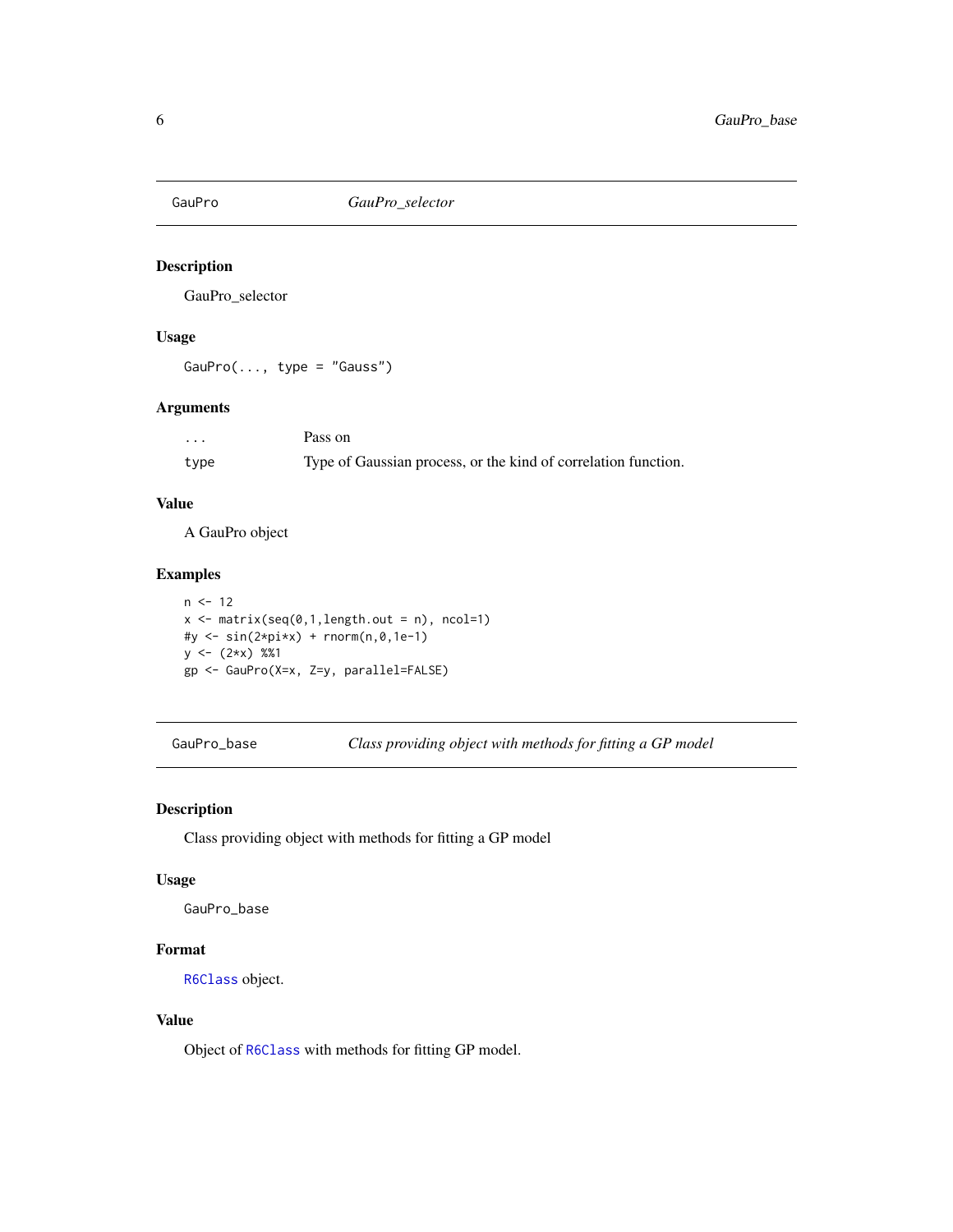#### <span id="page-6-0"></span>Fields

X Design matrix

- Z Responses
- N Number of data points
- D Dimension of data

corr Type of correlation function

nug.min Minimum value of nugget

nug Value of the nugget, is estimated unless told otherwise

separable Are the dimensions separable?

verbose 0 means nothing printed, 1 prints some, 2 prints most.

useGrad Should grad be used?

useC Should C code be used?

parallel Should the code be run in parallel?

parallel\_cores How many cores are there? It will self detect, do not set yourself.

#### Methods

Documentation For full documentation of each method go to https://github.com/lightning-viz/lightiningr/

- new(X, Z, corr="Gauss", verbose=0, separable=T, useC=F,useGrad=T, parallel=T, nug.est=T, ...) This method is used to create object of this class with X and Z as the data.
- update(Xnew=NULL, Znew=NULL, Xall=NULL, Zall=NULL, restarts = 5, param\_update = T, nug.update = sel This method updates the model, adding new data if given, then running optimization again.

#### Examples

```
n < -12x \le - matrix(seq(0,1,length.out = n), ncol=1)
y \leftarrow \sin(2 \times \pi) + \text{norm}(n, \theta, 1e-1)gp <- GauPro(X=x, Z=y, parallel=FALSE)
```
GauPro\_Gauss *Corr Gauss GP using inherited optim*

# Description

Corr Gauss GP using inherited optim

#### Usage

GauPro\_Gauss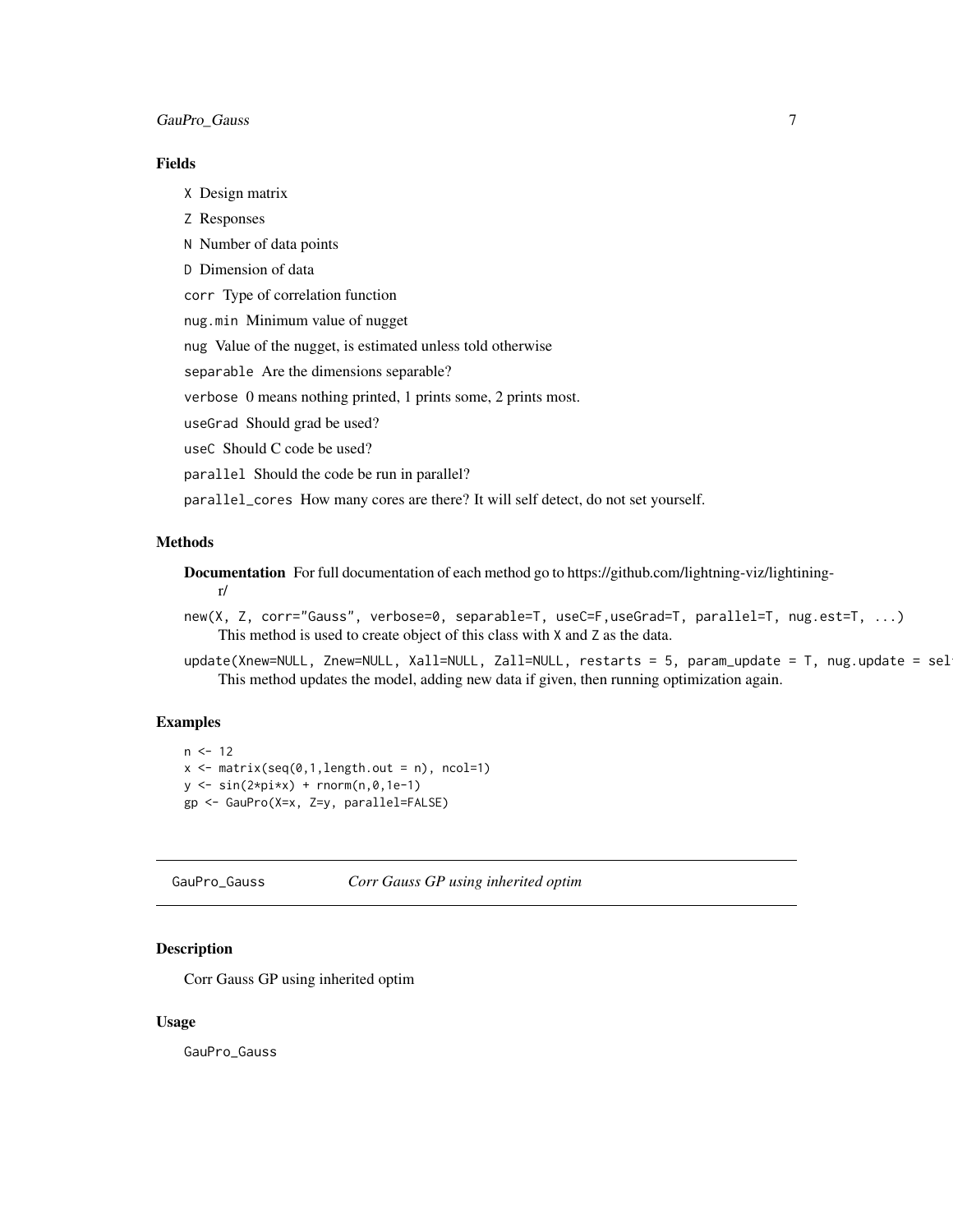# <span id="page-7-0"></span>Format

[R6Class](#page-0-0) object.

# Value

Object of [R6Class](#page-0-0) with methods for fitting GP model.

# Examples

```
n < -12x \le - matrix(seq(0,1,length.out = n), ncol=1)
y \le -\sin(2\pi x) + \text{norm}(n, 0, 1e-1)gp <- GauPro(X=x, Z=y, parallel=FALSE)
```
GauPro\_kernel *Kernel R6 class*

# Description

Kernel R6 class

# Usage

GauPro\_kernel

# Format

[R6Class](#page-0-0) object.

# Value

Object of [R6Class](#page-0-0) with methods for fitting GP model.

# Examples

#k <- GauPro\_kernel\$new()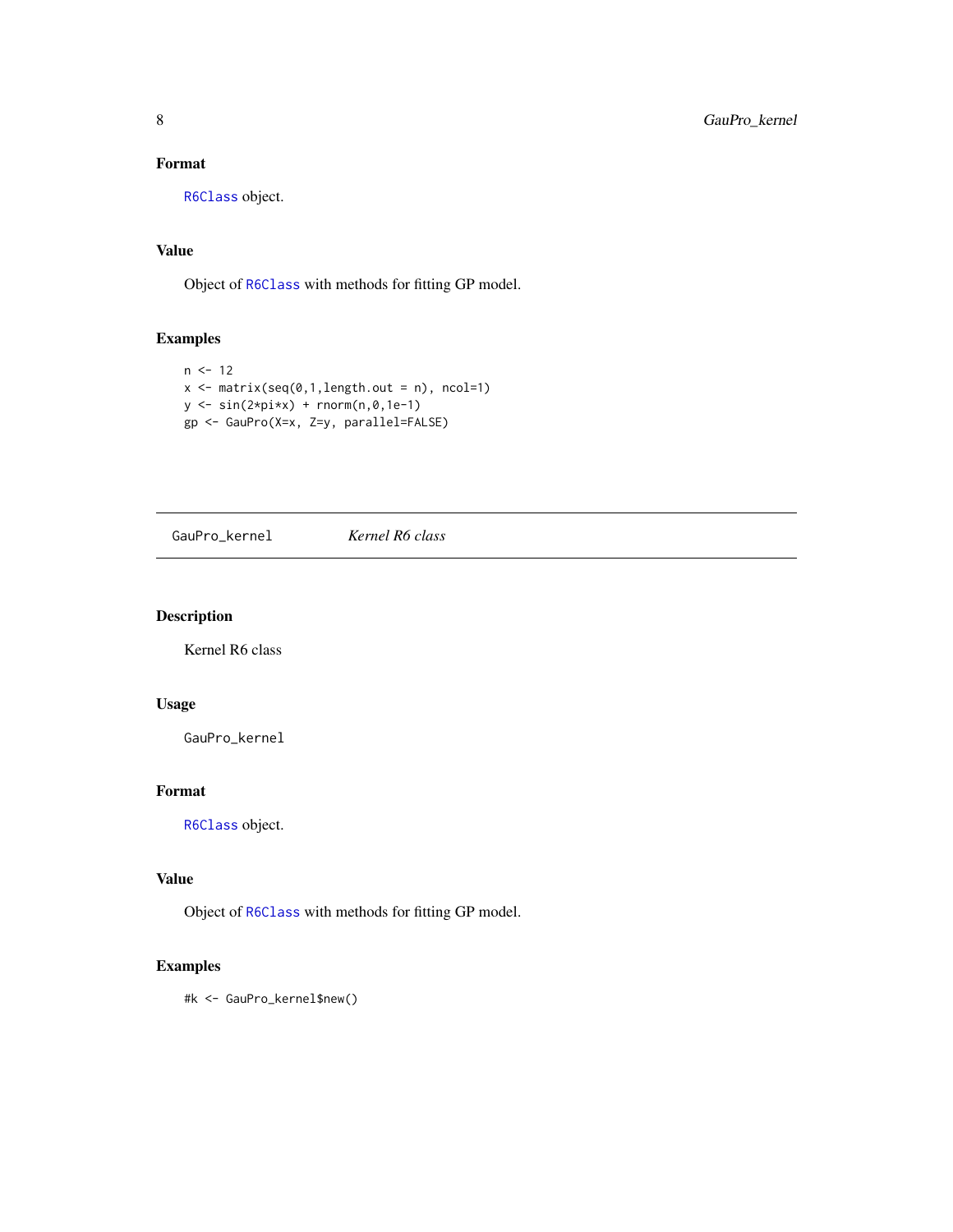<span id="page-8-0"></span>This is the base structure for a kernel that uses beta = log10(theta) for the lengthscale parameter. It standardizes the params because they all use the same underlying structure. Kernels that inherit this only need to implement kone and dC\_dparams.

#### Usage

GauPro\_kernel\_beta

# Format

[R6Class](#page-0-0) object.

# Value

Object of [R6Class](#page-0-0) with methods for fitting GP model.

#### Examples

#k1 <- Matern52\$new(beta=0)

GauPro\_kernel\_model *GauPro model that uses kernels*

#### Description

Class providing object with methods for fitting a GP model. Allows for different kernel and trend functions to be used.

# Usage

GauPro\_kernel\_model

# Format

[R6Class](#page-0-0) object.

# Value

Object of [R6Class](#page-0-0) with methods for fitting GP model.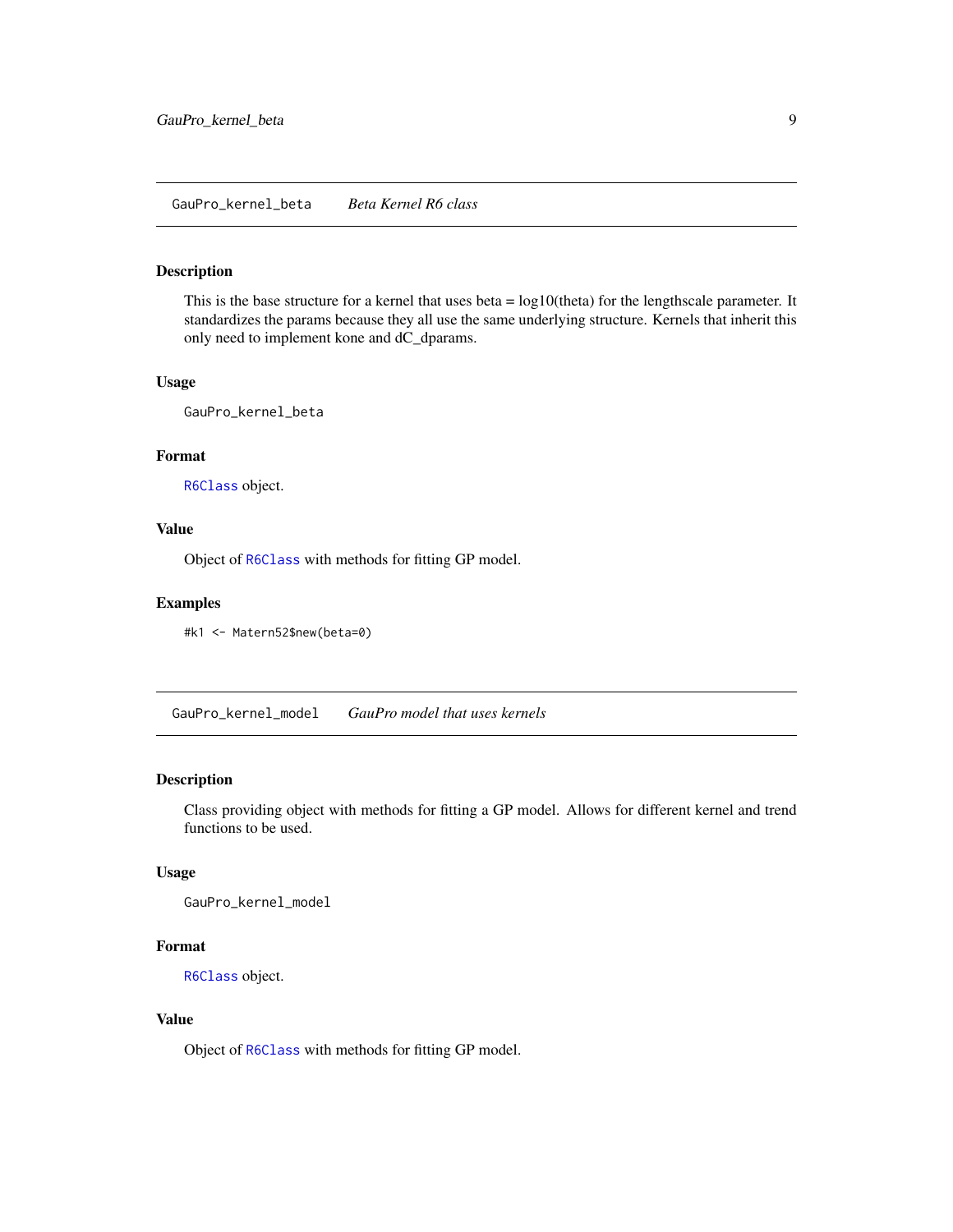# Fields

X Design matrix

- Z Responses
- N Number of data points
- D Dimension of data

corr Type of correlation function

nug.min Minimum value of nugget

nug Value of the nugget, is estimated unless told otherwise

separable Are the dimensions separable?

verbose 0 means nothing printed, 1 prints some, 2 prints most.

useGrad Should grad be used?

useC Should C code be used?

parallel Should the code be run in parallel?

parallel\_cores How many cores are there? It will self detect, do not set yourself.

#### Methods

Documentation For full documentation of each method go to https://github.com/lightning-viz/lightining-

r/

- new(X, Z, corr="Gauss", verbose=0, separable=T, useC=F,useGrad=T, parallel=T, nug.est=T, ...) This method is used to create object of this class with X and Z as the data.
- update(Xnew=NULL, Znew=NULL, Xall=NULL, Zall=NULL, restarts = 5, param\_update = T, nug.update = sel This method updates the model, adding new data if given, then running optimization again.

#### Examples

```
n < -12x \le - matrix(seq(0,1,length.out = n), ncol=1)
y \leftarrow \sin(2 \times \pi) + \text{norm}(n, \emptyset, 1e-1)gp <- GauPro_kernel_model$new(X=x, Z=y, kernel=Gaussian$new(1), parallel=FALSE)
gp$predict(.454)
```
GauPro\_trend *Trend R6 class*

#### Description

Trend R6 class

#### Usage

GauPro\_trend

<span id="page-9-0"></span>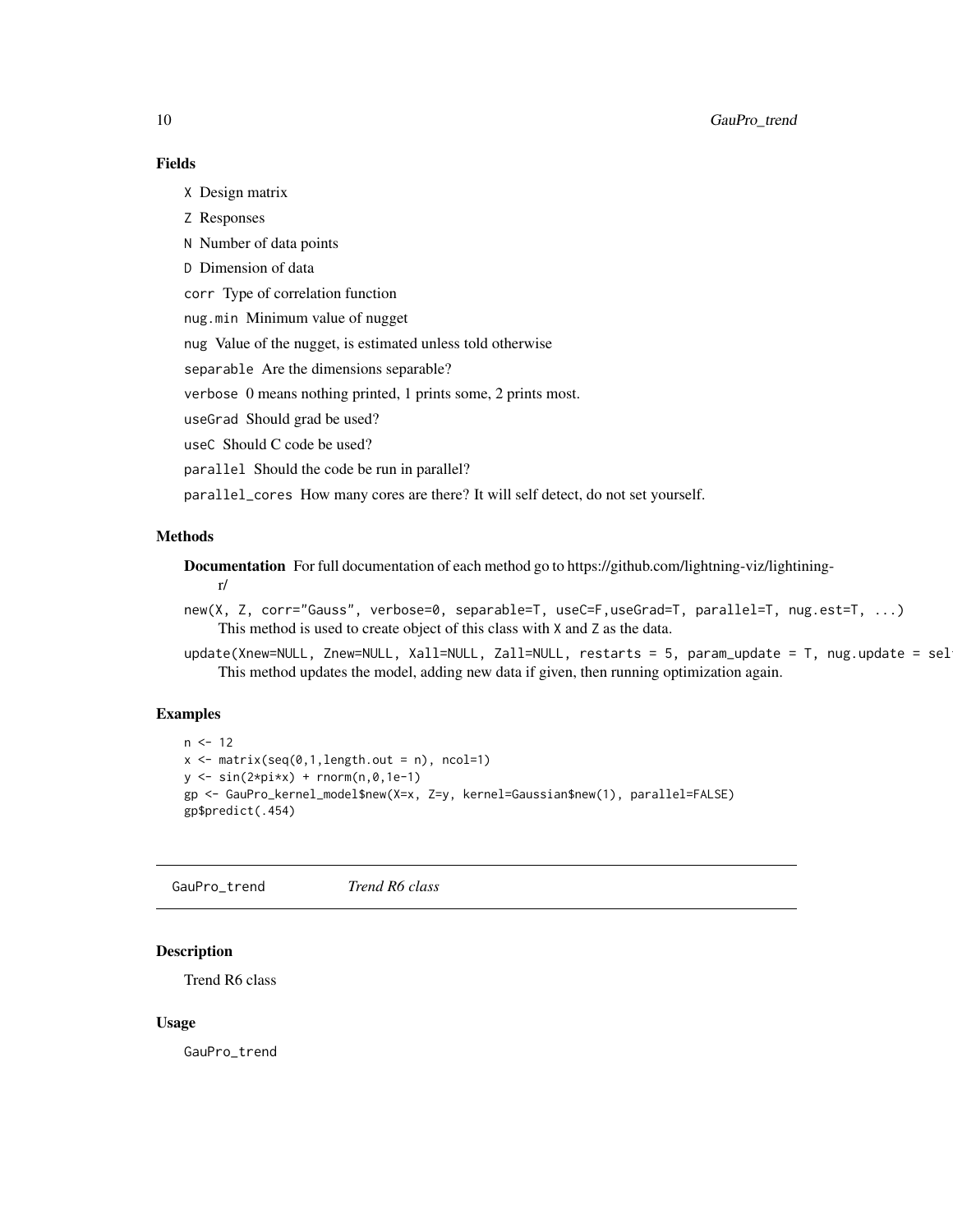#### <span id="page-10-0"></span>Gaussian **11**

# Format

[R6Class](#page-0-0) object.

#### Value

Object of [R6Class](#page-0-0) with methods for fitting GP model.

# Examples

#k <- GauPro\_trend\$new()

#### Gaussian *Gaussian Kernel R6 class*

# Description

Gaussian Kernel R6 class

# Usage

Gaussian

# Format

[R6Class](#page-0-0) object.

# Value

Object of [R6Class](#page-0-0) with methods for fitting GP model.

# Examples

k1 <- Gaussian\$new(beta=0)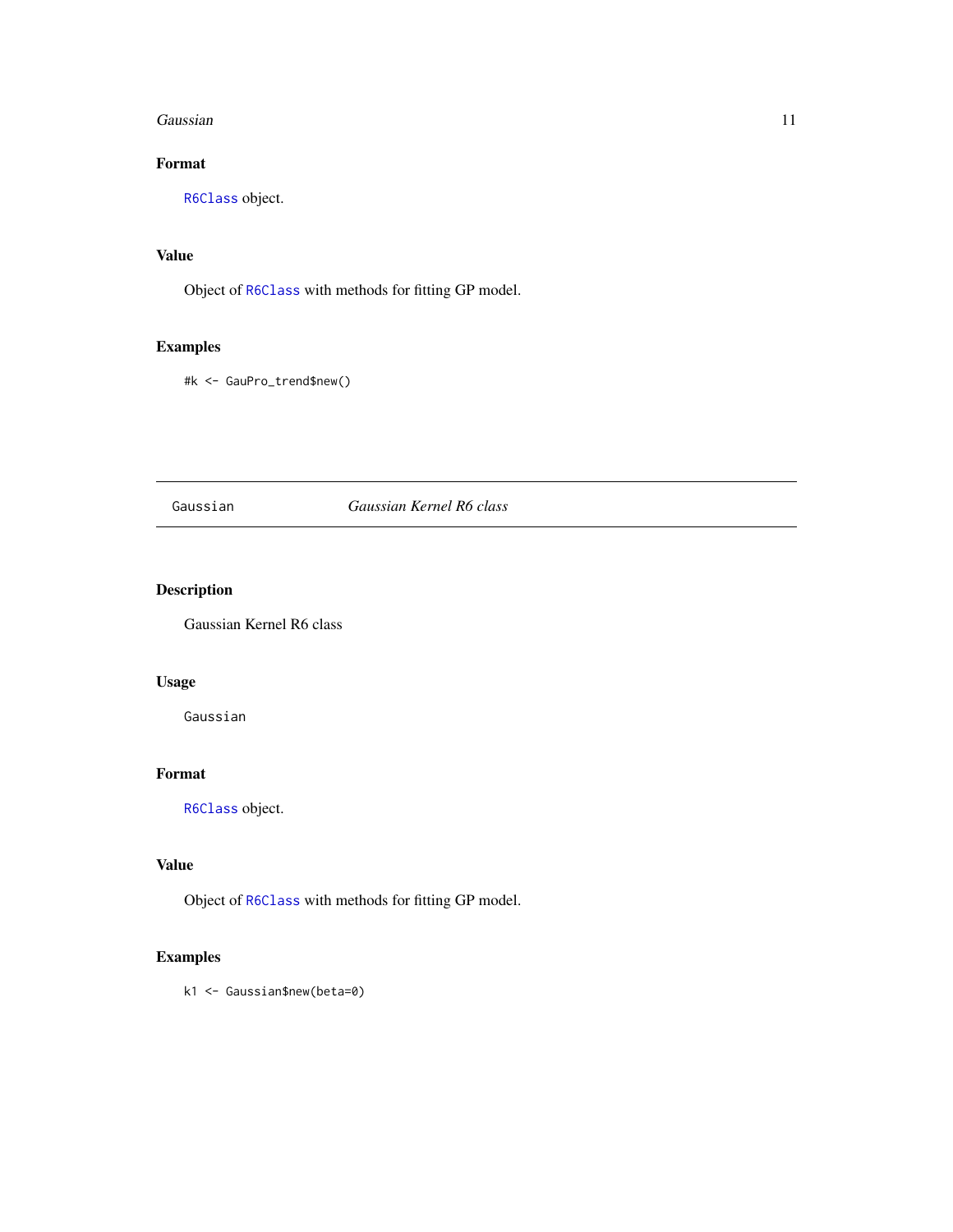<span id="page-11-0"></span>Gaussian\_devianceC *Calculate the Gaussian deviance in C*

#### Description

Calculate the Gaussian deviance in C

# Usage

```
Gaussian_devianceC(theta, nug, X, Z)
```
# Arguments

| theta | Theta vector |
|-------|--------------|
| nug   | Nugget       |
| X     | Matrix X     |
| 7     | Matrix Z     |

# Value

Correlation matrix

#### Examples

```
Gaussian_devianceC(c(1,1), 1e-8, matrix(c(1,0,0,1),2,2), matrix(c(1,0),2,1))
```
Gaussian\_hessianC *Calculate Hessian for a GP with Gaussian correlation*

# Description

Calculate Hessian for a GP with Gaussian correlation

# Usage

```
Gaussian_hessianC(XX, X, Z, Kinv, mu_hat, theta)
```
## Arguments

| XX     | The vector at which to calculate the Hessian |
|--------|----------------------------------------------|
| X      | The input points                             |
| 7      | The output values                            |
| Kinv   | The inverse of the correlation matrix        |
| mu_hat | Estimate of mu                               |
| theta  | Theta parameters for the correlation         |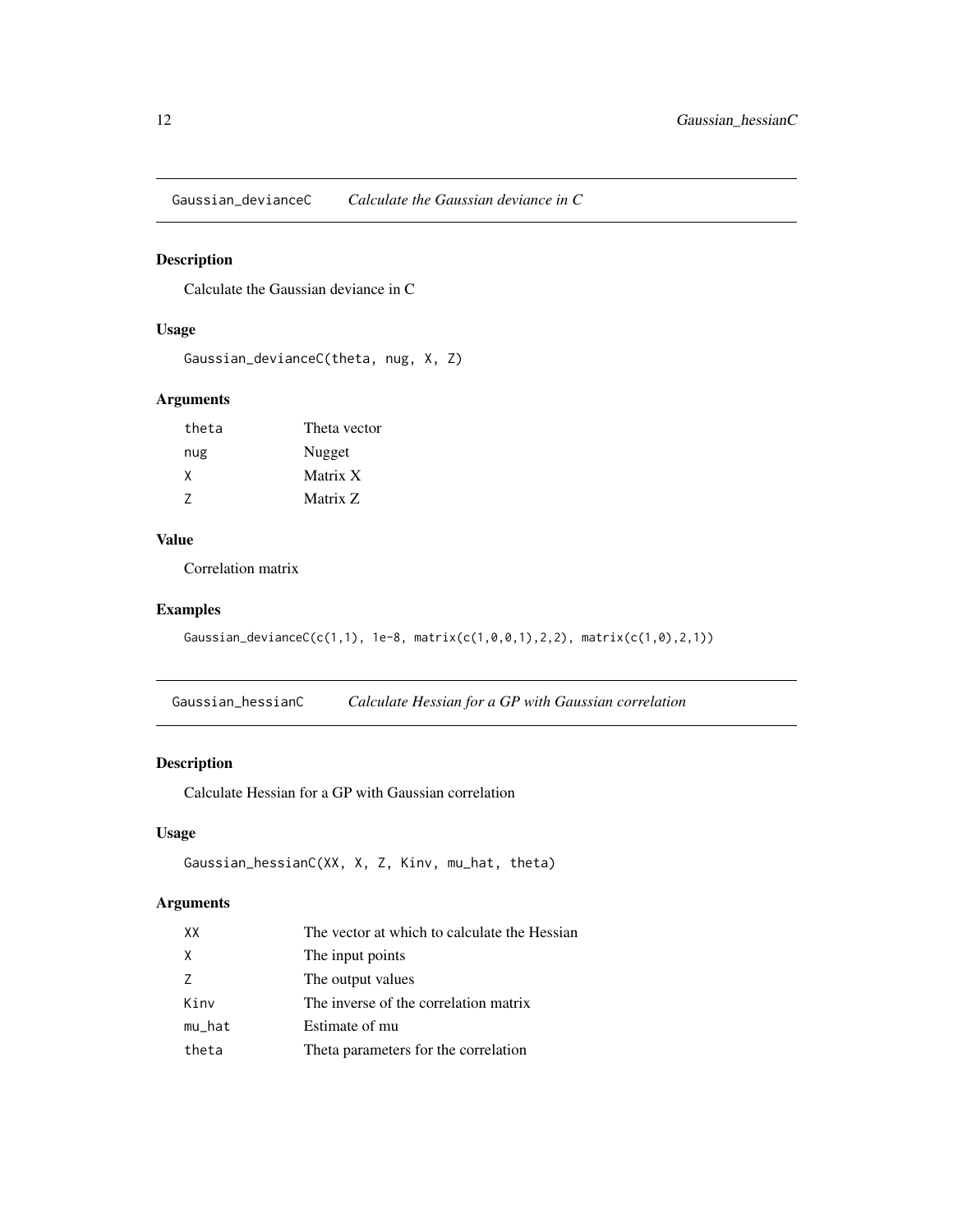<span id="page-12-0"></span>Gaussian\_hessianCC 13

# Value

Matrix, the Hessian at XX

# Examples

```
set.seed(0)
n < -40x <- matrix(runif(n*2), ncol=2)
f1 <- function(a) \{sin(2*pi*a[1]) + sin(6*pi*a[2])\}y \leftarrow apply(x, 1, f1) + rnorm(n, \emptyset, .\emptyset1)gp <- GauPro(x,y, verbose=2, parallel=FALSE);gp$theta
gp$hessian(c(.2,.75), useC=TRUE) # Should be -38.3, -5.96, -5.96, -389.4 as 2x2 matrix
```
Gaussian\_hessianCC *Gaussian hessian in C*

# Description

Gaussian hessian in C

#### Usage

```
Gaussian_hessianCC(XX, X, Z, Kinv, mu_hat, theta)
```
# Arguments

| XX     | point to find Hessian at      |
|--------|-------------------------------|
| X      | matrix of data points         |
| 7      | matrix of output              |
| Kinv   | inverse of correlation matrix |
| mu_hat | mean estimate                 |
| theta  | correlation parameters        |

# Value

Hessian matrix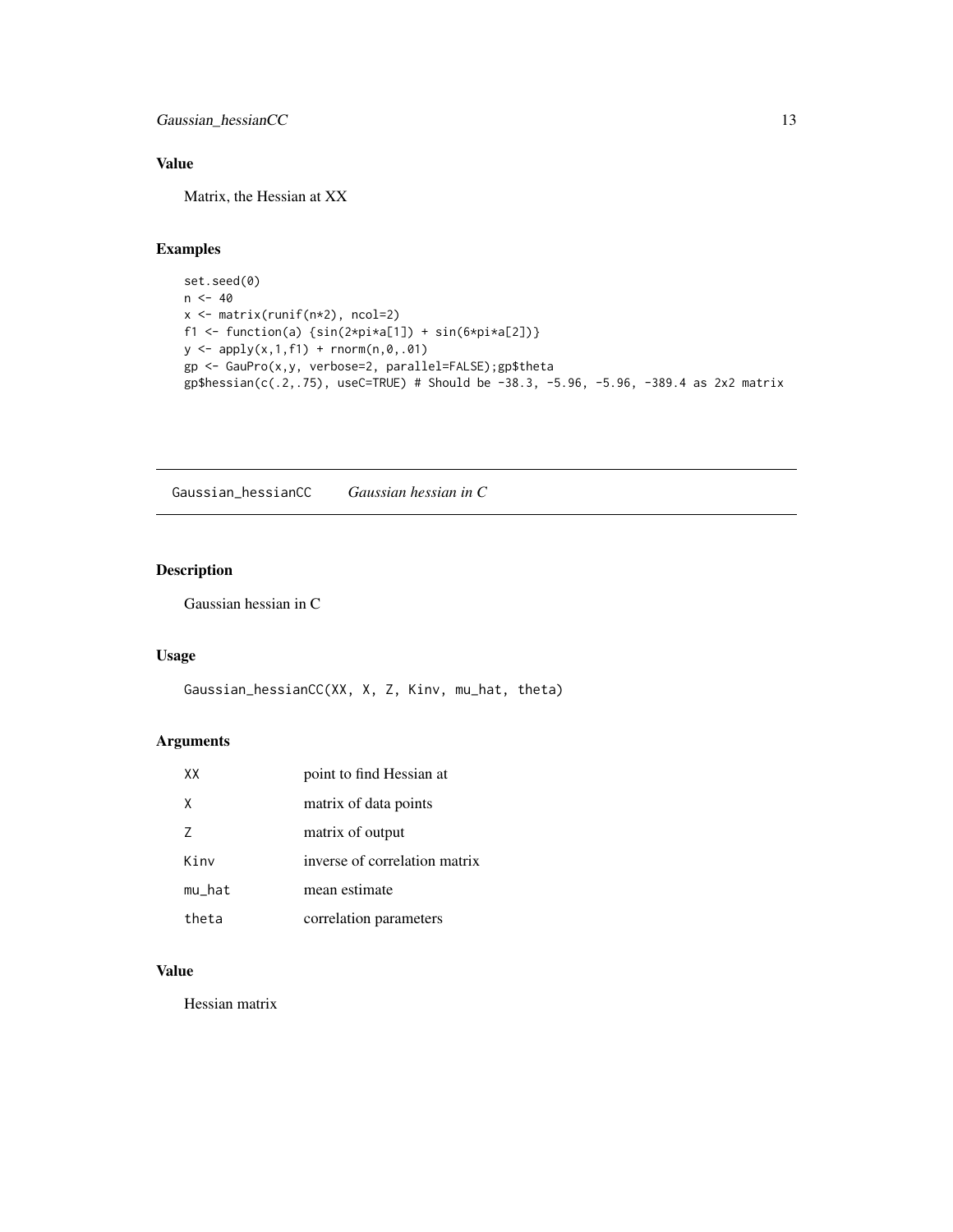<span id="page-13-0"></span>

Calculate Hessian for a GP with Gaussian correlation

# Usage

Gaussian\_hessianR(XX, X, Z, Kinv, mu\_hat, theta)

# Arguments

| XX     | The vector at which to calculate the Hessian |
|--------|----------------------------------------------|
| X      | The input points                             |
| 7      | The output values                            |
| Kinv   | The inverse of the correlation matrix        |
| mu_hat | Estimate of mu                               |
| theta  | Theta parameters for the correlation         |

# Value

Matrix, the Hessian at XX

#### Examples

```
set.seed(0)
n < -40x <- matrix(runif(n*2), ncol=2)
f1 <- function(a) \{sin(2*pi*a[1]) + sin(6*pi*a[2])\}y \leftarrow apply(x, 1, f1) + rnorm(n, \emptyset, .\emptyset1)gp <- GauPro(x,y, verbose=2, parallel=FALSE);gp$theta
gp$hessian(c(.2,.75), useC=FALSE) # Should be -38.3, -5.96, -5.96, -389.4 as 2x2 matrix
```
kernel\_product *Gaussian Kernel R6 class*

# Description

Gaussian Kernel R6 class

#### Usage

kernel\_product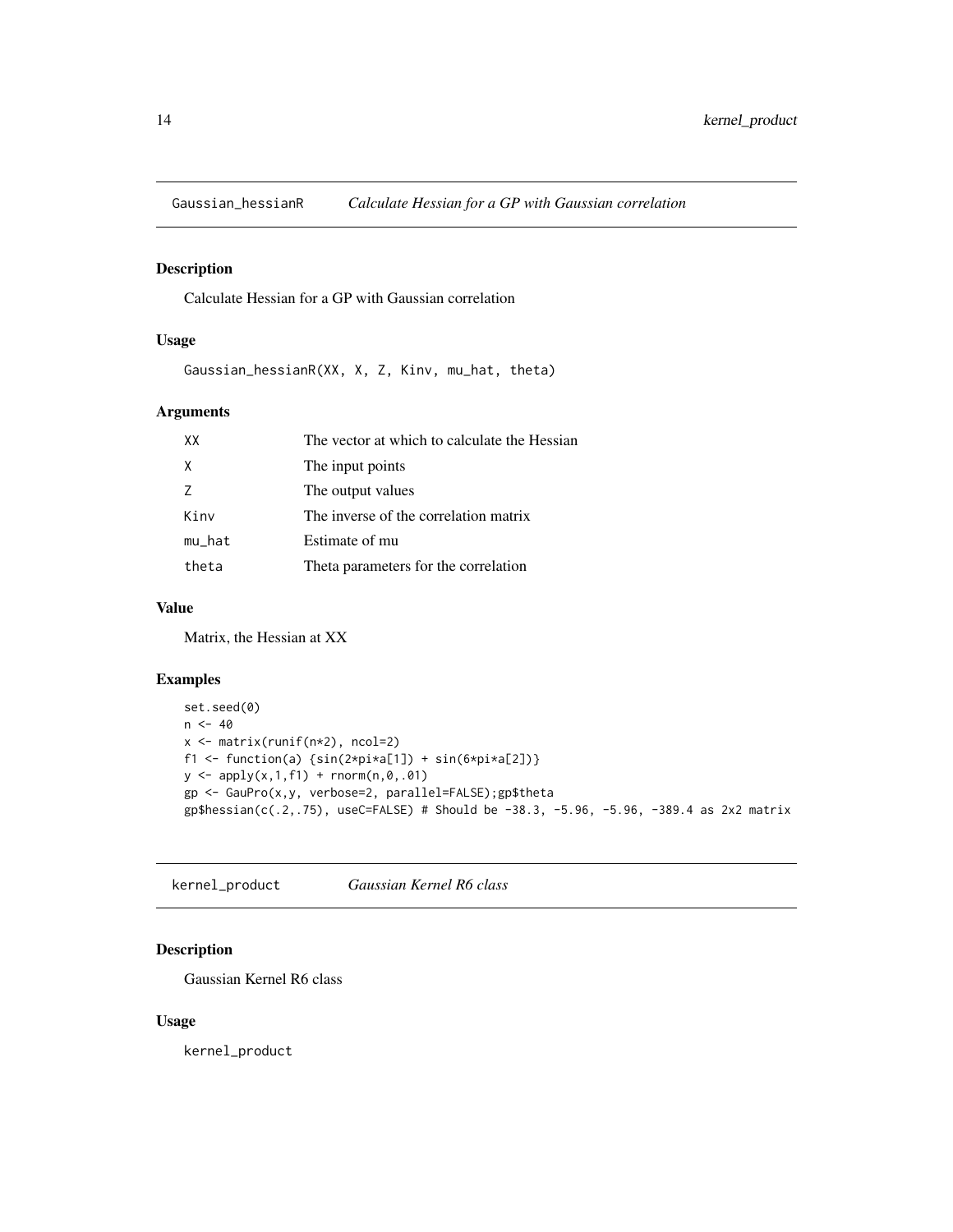<span id="page-14-0"></span>kernel\_sum 15

# Format

[R6Class](#page-0-0) object.

# Value

Object of [R6Class](#page-0-0) with methods for fitting GP model.

# Examples

```
k1 <- Exponential$new(beta=1)
k2 <- Matern32$new(beta=2)
k < - k1 + k2k$k(matrix(c(2,1), ncol=1))
```
# kernel\_sum *Gaussian Kernel R6 class*

# Description

Gaussian Kernel R6 class

# Usage

kernel\_sum

# Format

[R6Class](#page-0-0) object.

#### Value

Object of [R6Class](#page-0-0) with methods for fitting GP model.

# Examples

```
k1 <- Exponential$new(beta=1)
k2 <- Matern32$new(beta=2)
k <- k1 + k2k$k(matrix(c(2,1), ncol=1))
```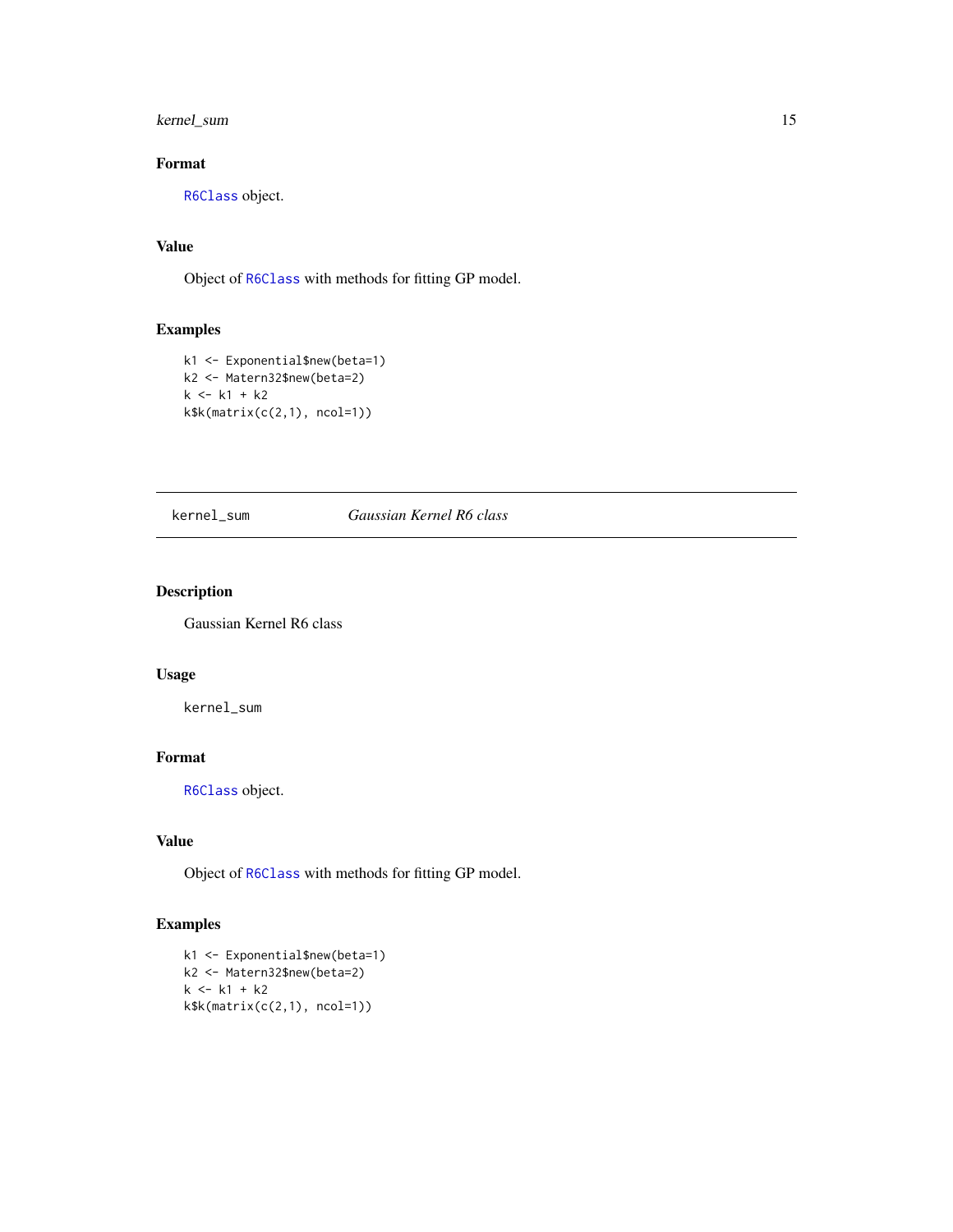<span id="page-15-0"></span>

Matern 3/2 Kernel R6 class

# Usage

Matern32

# Format

[R6Class](#page-0-0) object.

# Value

Object of [R6Class](#page-0-0) with methods for fitting GP model.

# Examples

k1 <- Matern32\$new(beta=0)

Matern52 *Matern 5/2 Kernel R6 class*

# Description

Matern 5/2 Kernel R6 class

# Usage

Matern52

# Format

[R6Class](#page-0-0) object.

#### Value

Object of [R6Class](#page-0-0) with methods for fitting GP model.

# Examples

k1 <- Matern52\$new(beta=0)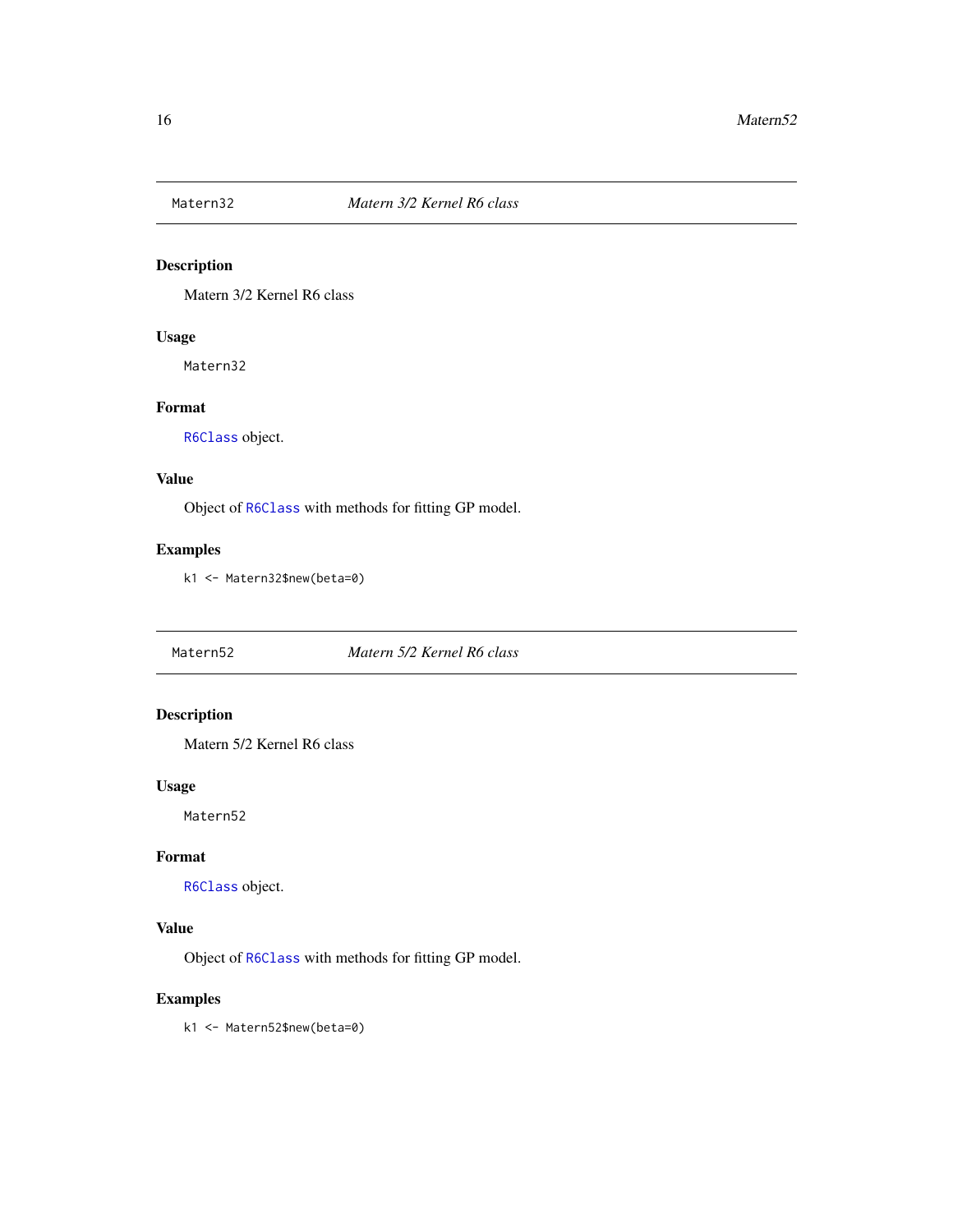<span id="page-16-0"></span>

Periodic Kernel R6 class

# Usage

Periodic

# Format

[R6Class](#page-0-0) object.

# Value

Object of [R6Class](#page-0-0) with methods for fitting GP model.

# Examples

k1 <- Periodic\$new(p=1, alpha=1)

plot.GauPro *Plot for class GauPro*

# Description

Plot for class GauPro

# Usage

## S3 method for class 'GauPro'  $plot(x, \ldots)$ 

# Arguments

| x                    | Object of class GauPro |
|----------------------|------------------------|
| $\ddot{\phantom{0}}$ | Additional parameters  |

# Value

Nothing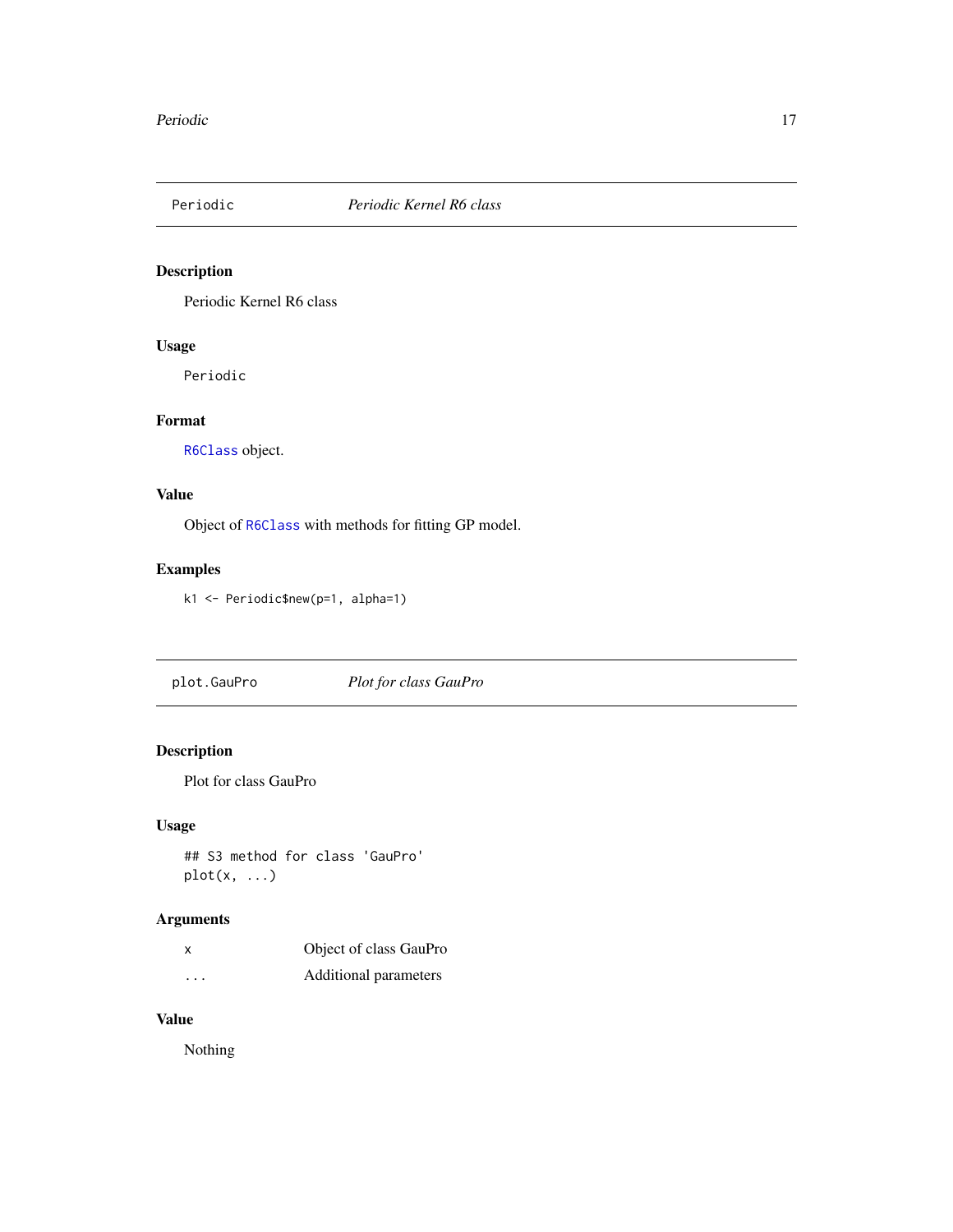# Examples

```
n < -12x \le - matrix(seq(0,1,length.out = n), ncol=1)
y \leftarrow \sin(2 \times \pi) + \text{norm}(n, \emptyset, 1e-1)gp <- GauPro(X=x, Z=y, parallel=FALSE)
if (requireNamespace("MASS", quietly = TRUE)) {
  plot(gp)
}
```
predict.GauPro *Predict for class GauPro*

# Description

Predict for class GauPro

# Usage

```
## S3 method for class 'GauPro'
predict(object, XX, se.fit = F, covmat = F,
 split\_speed = T, ...)
```
#### Arguments

| object      | Object of class GauPro                             |  |
|-------------|----------------------------------------------------|--|
| XX          | new points to predict                              |  |
| se.fit      | Should standard error be returned (and variance)?  |  |
| covmat      | Should the covariance matrix be returned?          |  |
| split_speed | Should the calculation be split up to speed it up? |  |
|             | Additional parameters                              |  |

# Value

Prediction from object at XX

# Examples

```
n < -12x \leftarrow \text{matrix}(\text{seq}(0,1,\text{length.out = n}), \text{ ncol=1})y \le -\sin(2\pi x) + \text{norm}(n, 0, 1e-1)gp <- GauPro(X=x, Z=y, parallel=FALSE)
predict(gp, .448)
```
<span id="page-17-0"></span>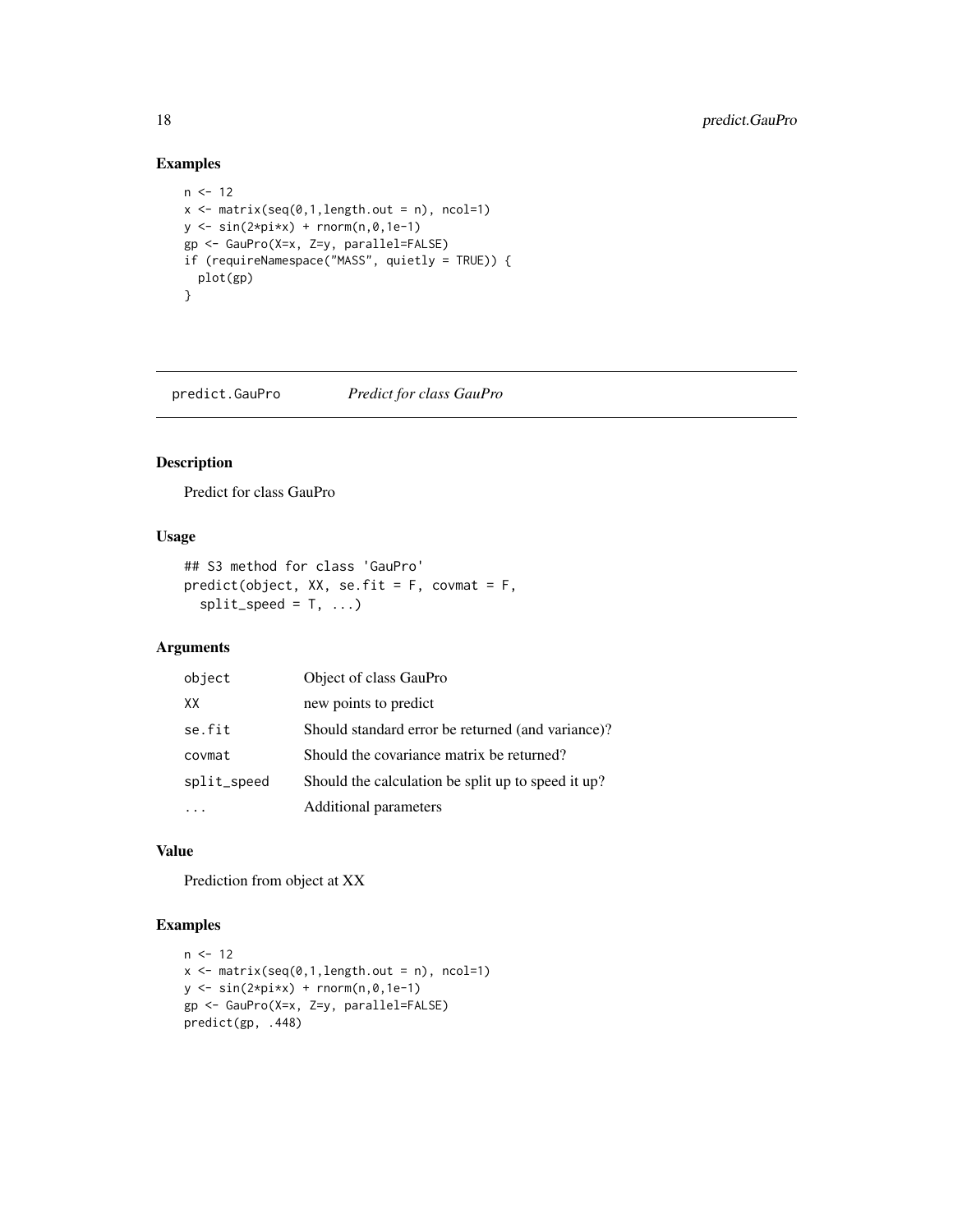<span id="page-18-0"></span>

Rational Quadratic Kernel R6 class

# Usage

RatQuad

#### Format

[R6Class](#page-0-0) object.

# Value

Object of [R6Class](#page-0-0) with methods for fitting GP model.

# Examples

k1 <- RatQuad\$new(beta=0, alpha=0)

trend\_0 *Trend R6 class*

# Description

Trend R6 class

# Usage

trend\_0

#### Format

[R6Class](#page-0-0) object.

# Value

Object of [R6Class](#page-0-0) with methods for fitting GP model.

# Examples

t1 <- trend\_0\$new()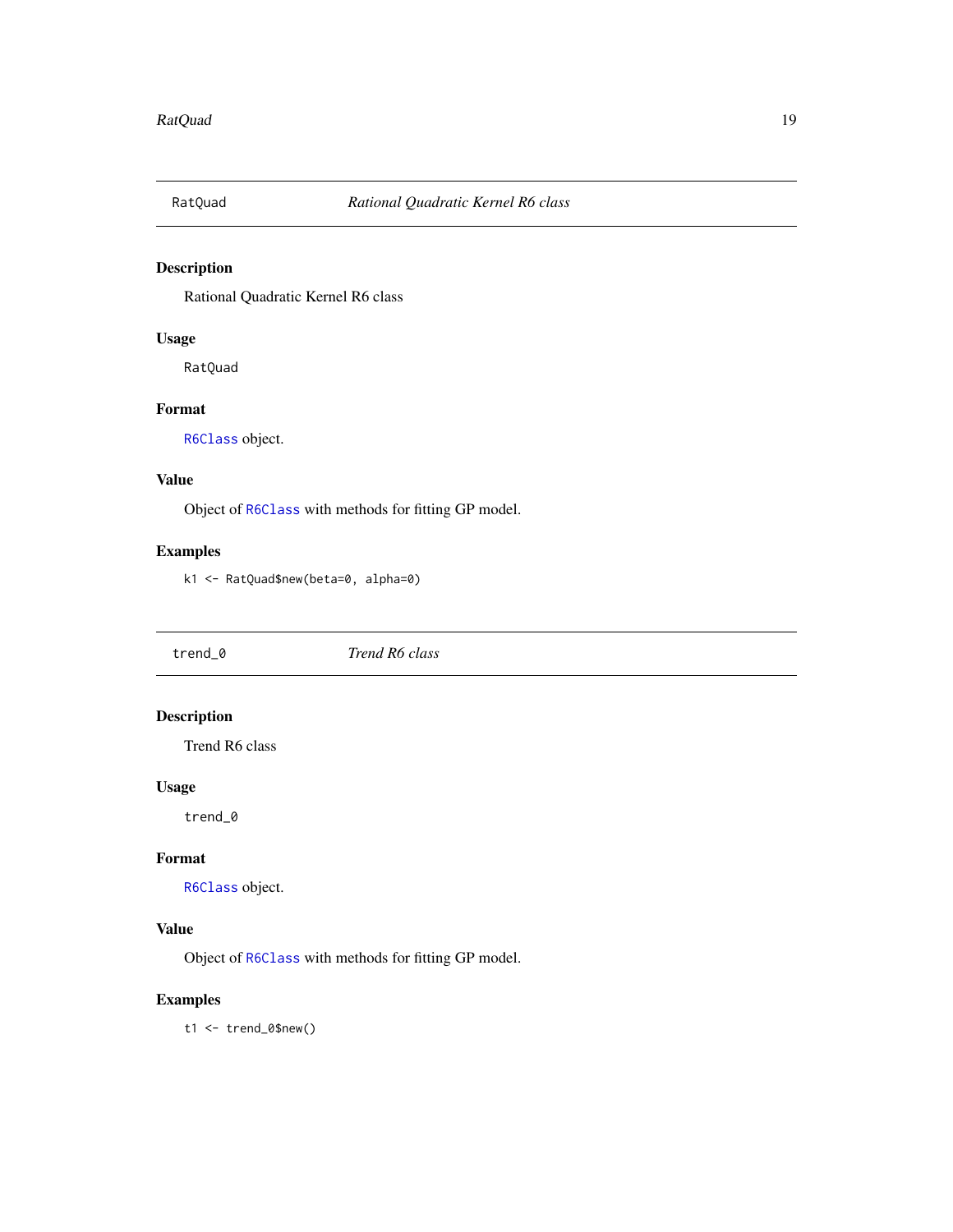<span id="page-19-0"></span>

Trend R6 class

# Usage

trend\_c

# Format

[R6Class](#page-0-0) object.

# Value

Object of [R6Class](#page-0-0) with methods for fitting GP model.

# Examples

t1 <- trend\_c\$new()

| trend_LM | Trend R6 class |  |
|----------|----------------|--|
|          |                |  |

# Description

Trend R6 class

# Usage

trend\_LM

#### Format

[R6Class](#page-0-0) object.

# Value

Object of [R6Class](#page-0-0) with methods for fitting GP model.

# Examples

t1 <- trend\_LM\$new(D=2)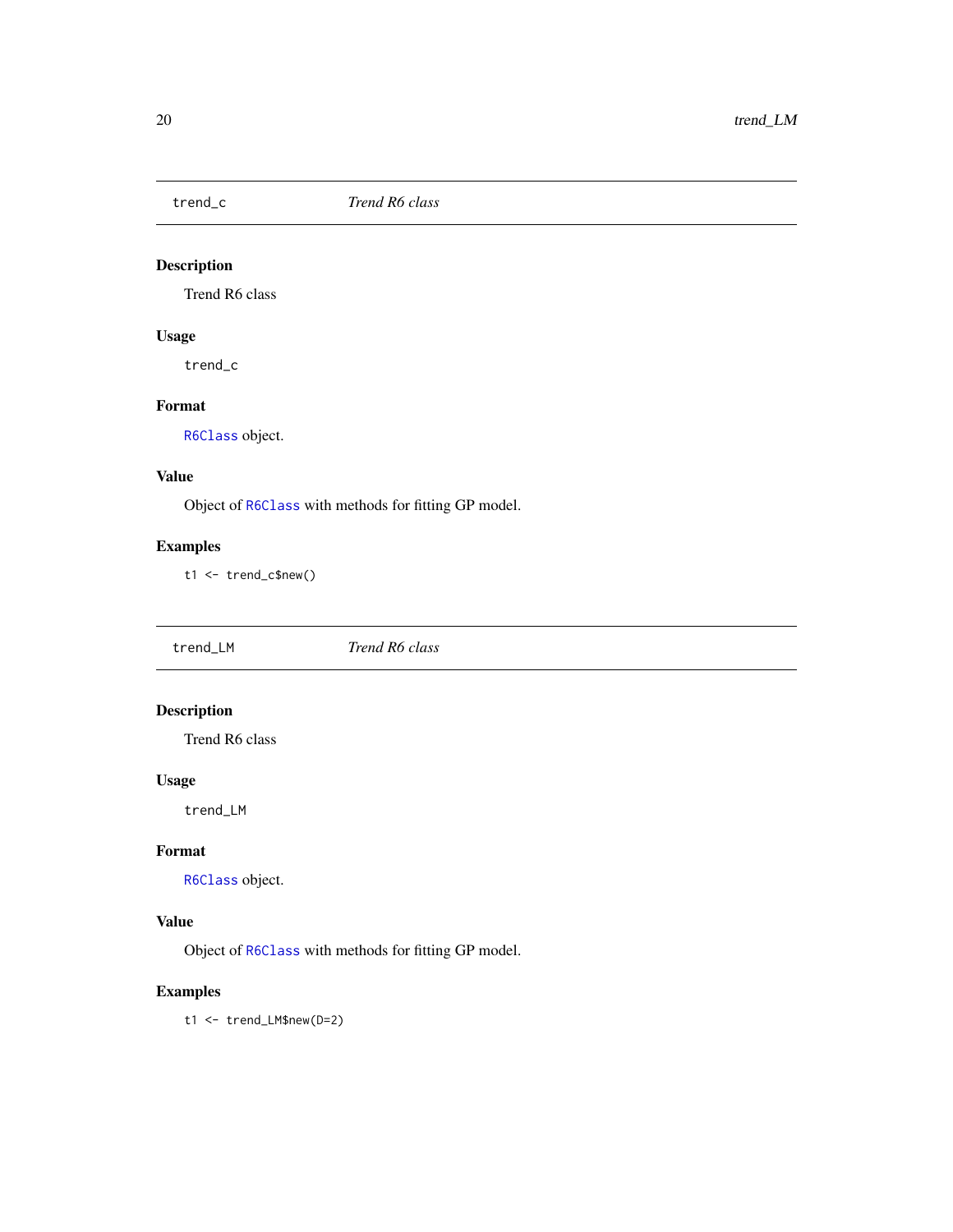# <span id="page-20-0"></span>Index

∗Topic Gaussian Exponential, [5](#page-4-0) GauPro\_base, [6](#page-5-0) GauPro\_Gauss, [7](#page-6-0) GauPro\_kernel, [8](#page-7-0) GauPro\_kernel\_beta, [9](#page-8-0) GauPro\_kernel\_model, [9](#page-8-0) GauPro\_trend, [10](#page-9-0) Gaussian, [11](#page-10-0) kernel\_product, [14](#page-13-0) kernel\_sum, [15](#page-14-0) Matern32, [16](#page-15-0) Matern52, [16](#page-15-0) Periodic, [17](#page-16-0) RatQuad, [19](#page-18-0) trend\_0, [19](#page-18-0) trend\_c, [20](#page-19-0) trend\_LM, [20](#page-19-0) ∗Topic data, Exponential, [5](#page-4-0) GauPro\_base, [6](#page-5-0) GauPro\_Gauss, [7](#page-6-0) GauPro\_kernel, [8](#page-7-0) GauPro\_kernel\_beta, [9](#page-8-0) GauPro\_kernel\_model, [9](#page-8-0) GauPro\_trend, [10](#page-9-0) Gaussian, [11](#page-10-0) kernel\_product, [14](#page-13-0) kernel\_sum, [15](#page-14-0) Matern32, [16](#page-15-0) Matern52, [16](#page-15-0) Periodic, [17](#page-16-0) RatQuad, [19](#page-18-0) trend\_0, [19](#page-18-0) trend\_c, [20](#page-19-0) trend\_LM, [20](#page-19-0) ∗Topic kriging, Exponential, [5](#page-4-0) GauPro\_base, [6](#page-5-0)

GauPro\_Gauss, [7](#page-6-0) GauPro\_kernel, [8](#page-7-0) GauPro\_kernel\_beta, [9](#page-8-0) GauPro\_kernel\_model, [9](#page-8-0) GauPro\_trend, [10](#page-9-0) Gaussian, [11](#page-10-0) kernel\_product, [14](#page-13-0) kernel\_sum, [15](#page-14-0) Matern32, [16](#page-15-0) Matern52, [16](#page-15-0) Periodic, [17](#page-16-0) RatQuad, [19](#page-18-0) trend\_0, [19](#page-18-0) trend\_c, [20](#page-19-0) trend\_LM, [20](#page-19-0) ∗Topic process, Exponential, [5](#page-4-0) GauPro\_base, [6](#page-5-0) GauPro\_Gauss, [7](#page-6-0) GauPro\_kernel, [8](#page-7-0) GauPro\_kernel\_beta, [9](#page-8-0) GauPro\_kernel\_model, [9](#page-8-0) GauPro\_trend, [10](#page-9-0) Gaussian, [11](#page-10-0) kernel\_product, [14](#page-13-0) kernel\_sum, [15](#page-14-0) Matern32, [16](#page-15-0) Matern52, [16](#page-15-0) Periodic, [17](#page-16-0) RatQuad, [19](#page-18-0) trend\_0, [19](#page-18-0) trend\_c, [20](#page-19-0) trend\_LM, [20](#page-19-0) ∗Topic regression Exponential, [5](#page-4-0) GauPro\_base, [6](#page-5-0) GauPro\_Gauss, [7](#page-6-0) GauPro\_kernel, [8](#page-7-0) GauPro\_kernel\_beta, [9](#page-8-0)